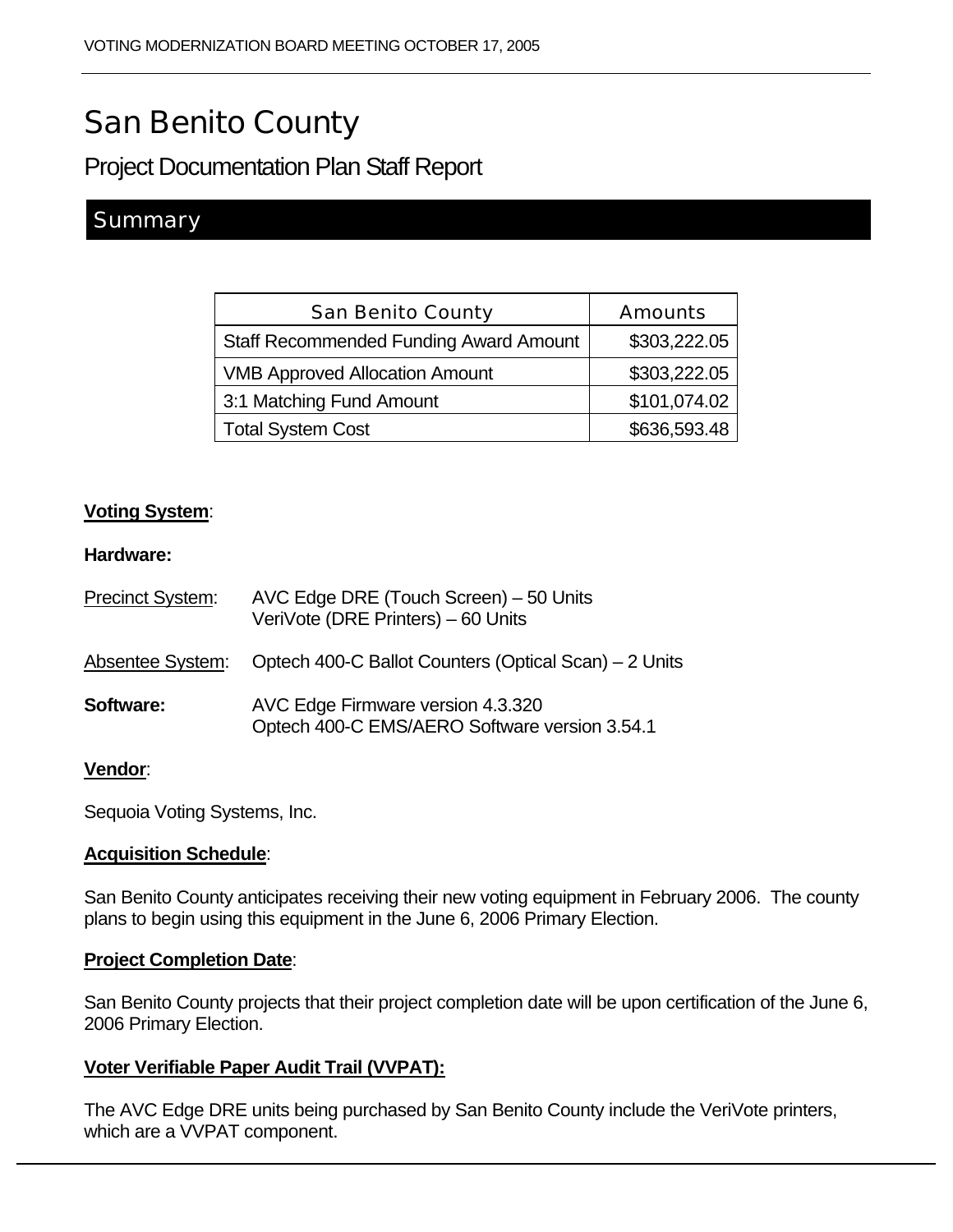San Benito County Project Documentation Plan Staff Report

#### **Staff Report**:

San Benito County's Project Documentation Plan meets the minimum requirements for completeness. The Sequoia AVC Edge DRE units, the VeriVote printers, and the Optech Insight units are certified for use in California. Please note that the software used to run the AVC Edge units currently has a "condition" on the certification for its use, as the software cannot be used in a California primary election. This condition is expected to be resolved before the end of the year.

San Benito County currently uses the Datavote punch card voting system. In order to meet the January 1, 2006 deadline for accessible voting equipment as required by the Help America Vote Act (HAVA) and new state law, San Benito County plans to replace the Datavote system with Direct Recording Electronic (DRE) touch screen technology in each of their polling sites and will use optical scan technology for absentee voting.

San Benito County will not implement the new voting equipment until the June 6, 2006 Primary Election, to allow the county time for testing the new equipment and for training staff and poll workers on the new voting system.

San Benito County will only receive VMB payments once they have submitted invoices for the purchase of their voting equipment.

Please note that the staff-proposed funding award is based upon allowable reimbursement under Proposition 41 for voting equipment hardware and software only. The training and other support services costs listed in the San Benito County plan would not be covered as a reimbursable claim under Proposition 41.

The contract executed between San Benito County and Sequoia does not conform to Secretary of State's August 3, 2005 directive regarding HAVA compliant voting systems. The county has indicated they will be amending their contract with Sequoia Voting Systems to incorporate language to address the SOS HAVA compliant voting system directive once negotiations have been completed regarding the agreed-upon language.

## **Staff Recommendation**:

It is our recommendation that, upon receipt of the amendment to the contract language between San Benito County and Sequoia Voting Systems that incorporates the SOS HAVA compliant voting system directive language, the Voting Modernization Board approve San Benito County's Project Documentation Plan and issue a Funding Award in the amount of \$303,222.05.